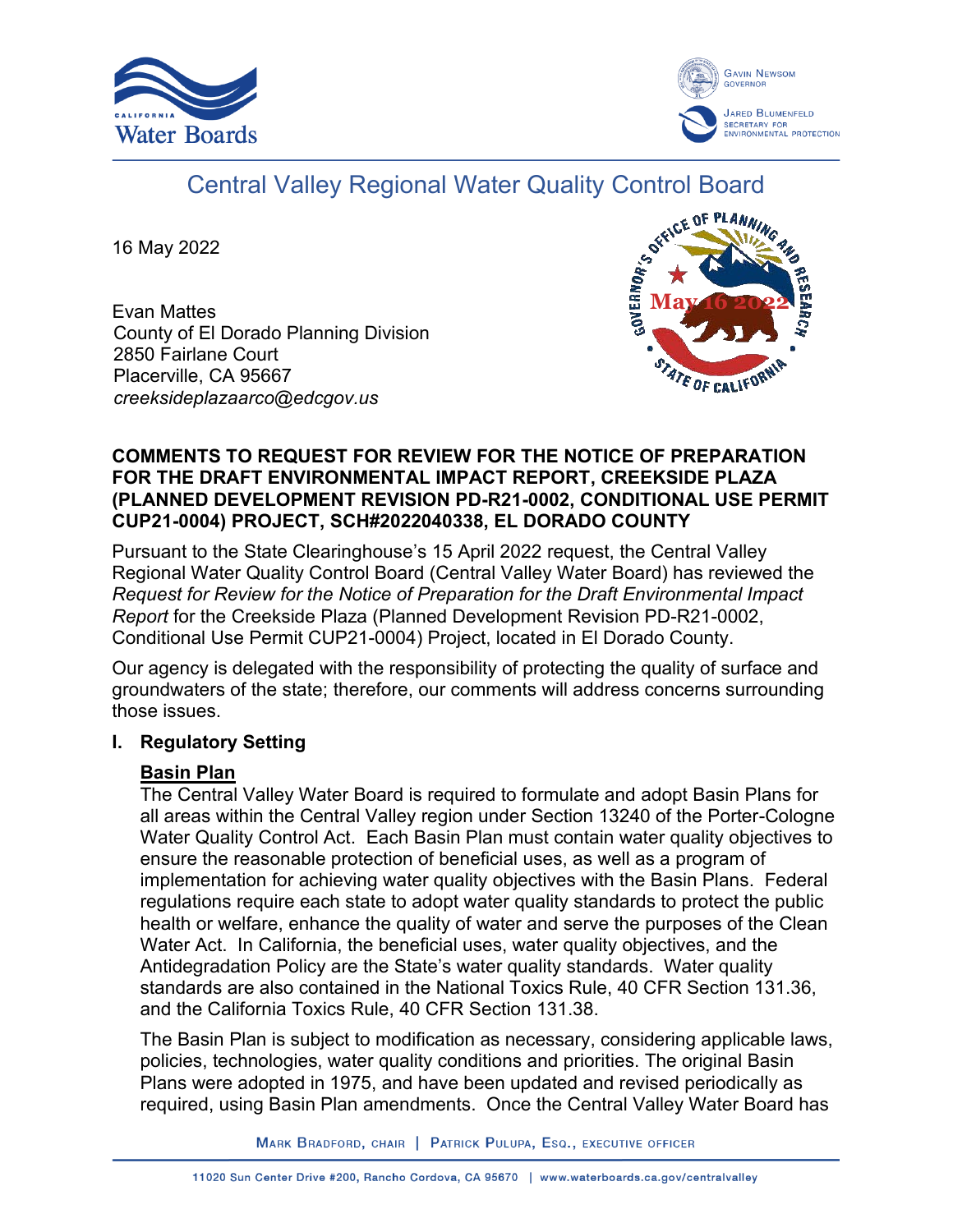Creekside Plaza (Planned Development - 2 - 16 May 2022 Revision PD-R21-0002, Conditional Use Permit CUP21-0004) Project El Dorado County

adopted a Basin Plan amendment in noticed public hearings, it must be approved by the State Water Resources Control Board (State Water Board), Office of Administrative Law (OAL) and in some cases, the United States Environmental Protection Agency (USEPA). Basin Plan amendments only become effective after they have been approved by the OAL and in some cases, the USEPA. Every three (3) years, a review of the Basin Plan is completed that assesses the appropriateness of existing standards and evaluates and prioritizes Basin Planning issues. For more information on the *Water Quality Control Plan for the Sacramento and San Joaquin River Basins*, please visit our website:

[http://www.waterboards.ca.gov/centralvalley/water\\_issues/basin\\_plans/](http://www.waterboards.ca.gov/centralvalley/water_issues/basin_plans/)

#### **Antidegradation Considerations**

All wastewater discharges must comply with the Antidegradation Policy (State Water Board Resolution 68-16) and the Antidegradation Implementation Policy contained in the Basin Plan. The Antidegradation Implementation Policy is available on page 74 at:

https://www.waterboards.ca.gov/centralvalley/water\_issues/basin\_plans/sacsjr\_2018 05.pdf

In part it states:

*Any discharge of waste to high quality waters must apply best practicable treatment or control not only to prevent a condition of pollution or nuisance from occurring, but also to maintain the highest water quality possible consistent with the maximum benefit to the people of the State.*

*This information must be presented as an analysis of the impacts and potential impacts of the discharge on water quality, as measured by background concentrations and applicable water quality objectives.*

The antidegradation analysis is a mandatory element in the National Pollutant Discharge Elimination System and land discharge Waste Discharge Requirements (WDRs) permitting processes. The environmental review document should evaluate potential impacts to both surface and groundwater quality.

#### **II. Permitting Requirements**

# **Construction Storm Water General Permit**

Dischargers whose project disturb one or more acres of soil or where projects disturb less than one acre but are part of a larger common plan of development that in total disturbs one or more acres, are required to obtain coverage under the General Permit for Storm Water Discharges Associated with Construction and Land Disturbance Activities (Construction General Permit), Construction General Permit Order No. 2009-0009-DWQ. Construction activity subject to this permit includes clearing, grading, grubbing, disturbances to the ground, such as stockpiling, or excavation, but does not include regular maintenance activities performed to restore the original line, grade, or capacity of the facility. The Construction General Permit requires the development and implementation of a Storm Water Pollution Prevention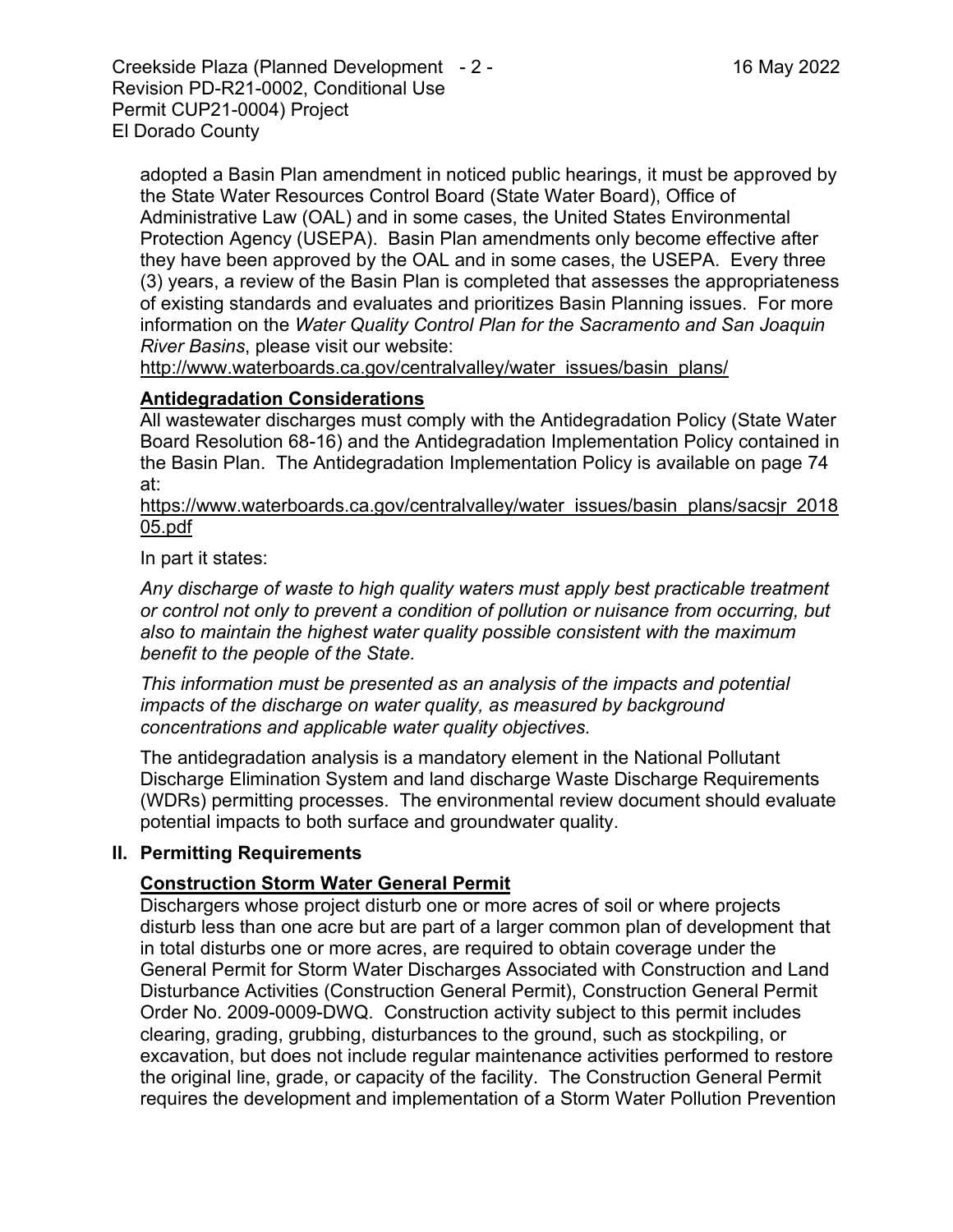Creekside Plaza (Planned Development - 3 - 16 May 2022 Revision PD-R21-0002, Conditional Use Permit CUP21-0004) Project El Dorado County

Plan (SWPPP). For more information on the Construction General Permit, visit the State Water Resources Control Board website at:

[http://www.waterboards.ca.gov/water\\_issues/programs/stormwater/constpermits.sht](http://www.waterboards.ca.gov/water_issues/programs/stormwater/constpermits.shtml) [ml](http://www.waterboards.ca.gov/water_issues/programs/stormwater/constpermits.shtml)

### **Phase I and II Municipal Separate Storm Sewer System (MS4) Permits<sup>1</sup>**

The Phase I and II MS4 permits require the Permittees reduce pollutants and runoff flows from new development and redevelopment using Best Management Practices (BMPs) to the maximum extent practicable (MEP). MS4 Permittees have their own development standards, also known as Low Impact Development (LID)/postconstruction standards that include a hydromodification component. The MS4 permits also require specific design concepts for LID/post-construction BMPs in the early stages of a project during the entitlement and CEQA process and the development plan review process.

For more information on which Phase I MS4 Permit this project applies to, visit the Central Valley Water Board website at:

http://www.waterboards.ca.gov/centralvalley/water\_issues/storm\_water/municipal\_p ermits/

For more information on the Phase II MS4 permit and who it applies to, visit the State Water Resources Control Board at:

http://www.waterboards.ca.gov/water\_issues/programs/stormwater/phase\_ii\_munici pal.shtml

# **Industrial Storm Water General Permit**

Storm water discharges associated with industrial sites must comply with the regulations contained in the Industrial Storm Water General Permit Order No. 2014- 0057-DWQ. For more information on the Industrial Storm Water General Permit, visit the Central Valley Water Board website at:

http://www.waterboards.ca.gov/centralvalley/water\_issues/storm\_water/industrial\_ge neral\_permits/index.shtml

# **Clean Water Act Section 404 Permit**

If the project will involve the discharge of dredged or fill material in navigable waters or wetlands, a permit pursuant to Section 404 of the Clean Water Act may be needed from the United States Army Corps of Engineers (USACE). If a Section 404 permit is required by the USACE, the Central Valley Water Board will review the permit application to ensure that discharge will not violate water quality standards. If the project requires surface water drainage realignment, the applicant is advised to contact the Department of Fish and Game for information on Streambed Alteration

<sup>&</sup>lt;sup>1</sup> Municipal Permits = The Phase I Municipal Separate Storm Water System (MS4) Permit covers medium sized Municipalities (serving between 100,000 and 250,000 people) and large sized municipalities (serving over 250,000 people). The Phase II MS4 provides coverage for small municipalities, including non-traditional Small MS4s, which include military bases, public campuses, prisons and hospitals.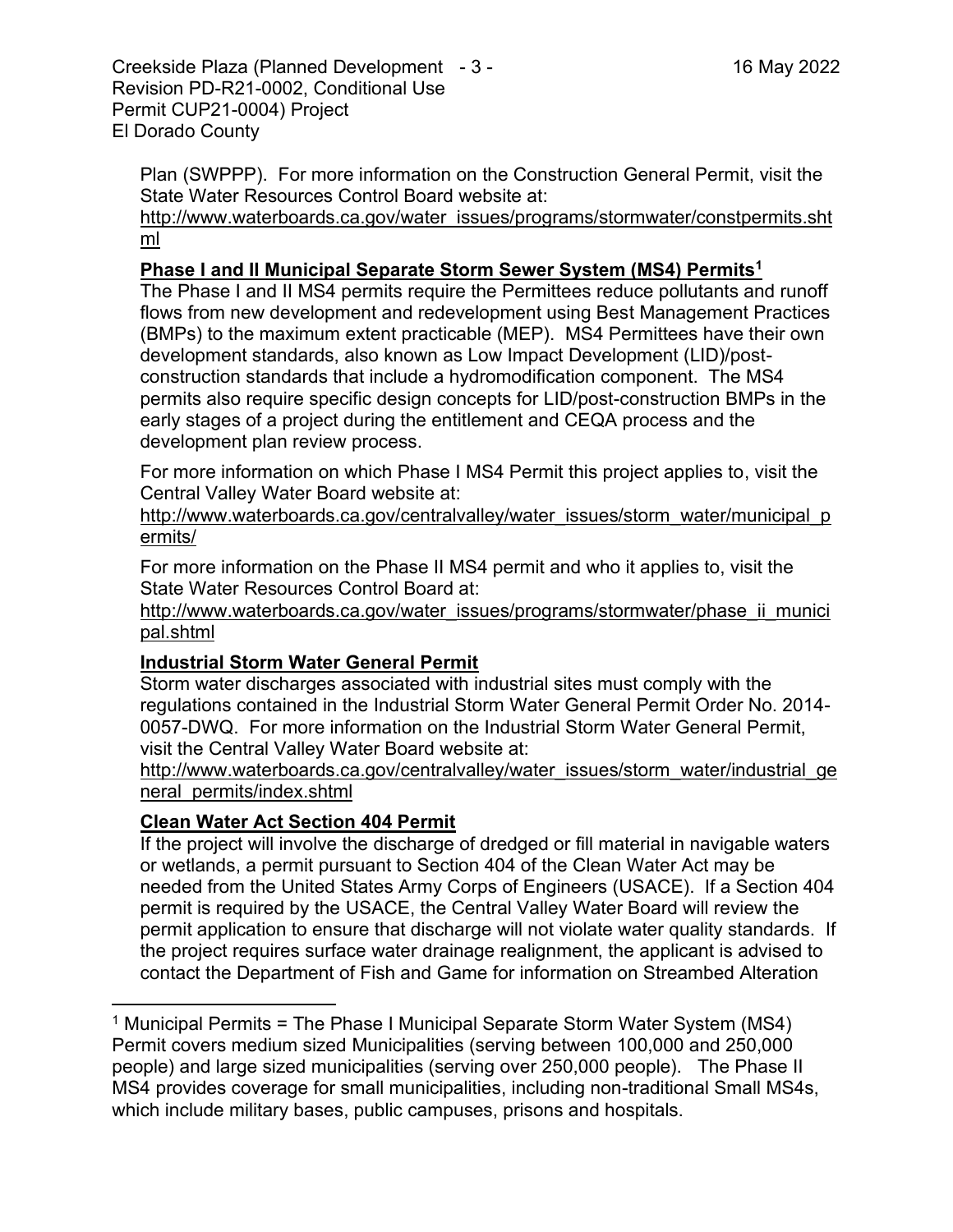Creekside Plaza (Planned Development - 4 - 16 May 2022 Revision PD-R21-0002, Conditional Use Permit CUP21-0004) Project El Dorado County

Permit requirements. If you have any questions regarding the Clean Water Act Section 404 permits, please contact the Regulatory Division of the Sacramento District of USACE at (916) 557-5250.

#### **Clean Water Act Section 401 Permit – Water Quality Certification**

If an USACE permit (e.g., Non-Reporting Nationwide Permit, Nationwide Permit, Letter of Permission, Individual Permit, Regional General Permit, Programmatic General Permit), or any other federal permit (e.g., Section 10 of the Rivers and Harbors Act or Section 9 from the United States Coast Guard), is required for this project due to the disturbance of waters of the United States (such as streams and wetlands), then a Water Quality Certification must be obtained from the Central Valley Water Board prior to initiation of project activities. There are no waivers for 401 Water Quality Certifications. For more information on the Water Quality Certification, visit the Central Valley Water Board website at:

https://www.waterboards.ca.gov/centralvalley/water\_issues/water\_quality\_certificatio n/

#### **Waste Discharge Requirements – Discharges to Waters of the State**

If USACE determines that only non-jurisdictional waters of the State (i.e., "nonfederal" waters of the State) are present in the proposed project area, the proposed project may require a Waste Discharge Requirement (WDR) permit to be issued by Central Valley Water Board. Under the California Porter-Cologne Water Quality Control Act, discharges to all waters of the State, including all wetlands and other waters of the State including, but not limited to, isolated wetlands, are subject to State regulation. For more information on the Waste Discharges to Surface Water NPDES Program and WDR processes, visit the Central Valley Water Board website at:https://www.waterboards.ca.gov/centralvalley/water\_issues/waste\_to\_surface\_wat er/

Projects involving excavation or fill activities impacting less than 0.2 acre or 400 linear feet of non-jurisdictional waters of the state and projects involving dredging activities impacting less than 50 cubic yards of non-jurisdictional waters of the state may be eligible for coverage under the State Water Resources Control Board Water Quality Order No. 2004-0004-DWQ (General Order 2004-0004). For more information on the General Order 2004-0004, visit the State Water Resources Control Board website at:

https://www.waterboards.ca.gov/board\_decisions/adopted\_orders/water\_quality/200 4/wqo/wqo2004-0004.pdf

#### **Dewatering Permit**

If the proposed project includes construction or groundwater dewatering to be discharged to land, the proponent may apply for coverage under State Water Board General Water Quality Order (Low Threat General Order) 2003-0003 or the Central Valley Water Board's Waiver of Report of Waste Discharge and Waste Discharge Requirements (Low Threat Waiver) R5-2018-0085. Small temporary construction dewatering projects are projects that discharge groundwater to land from excavation